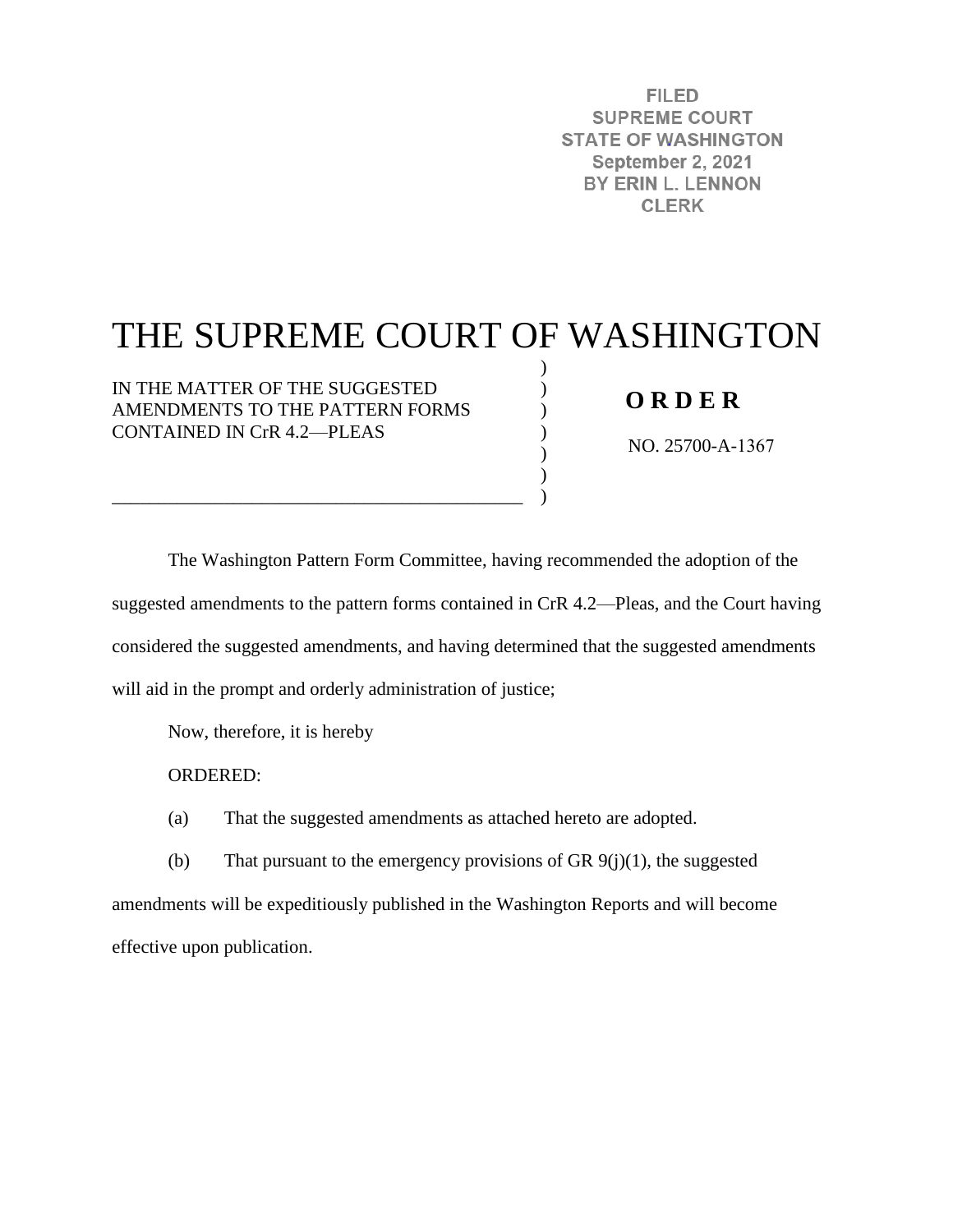## Page 2 ORDER IN THE MATTER OF THE SUGGESTED AMENDMENTS TO THE PATTERN FORMS CONTAINED IN CrR 4.2—PLEAS

DATED at Olympia, Washington this 2nd day of September, 2021.

7 G González,

Johnson,

Madsen, J.

Viven Ower

Stephens, J.

Gordon McCloud, J.

Montova-Lewis,

Whitener, J.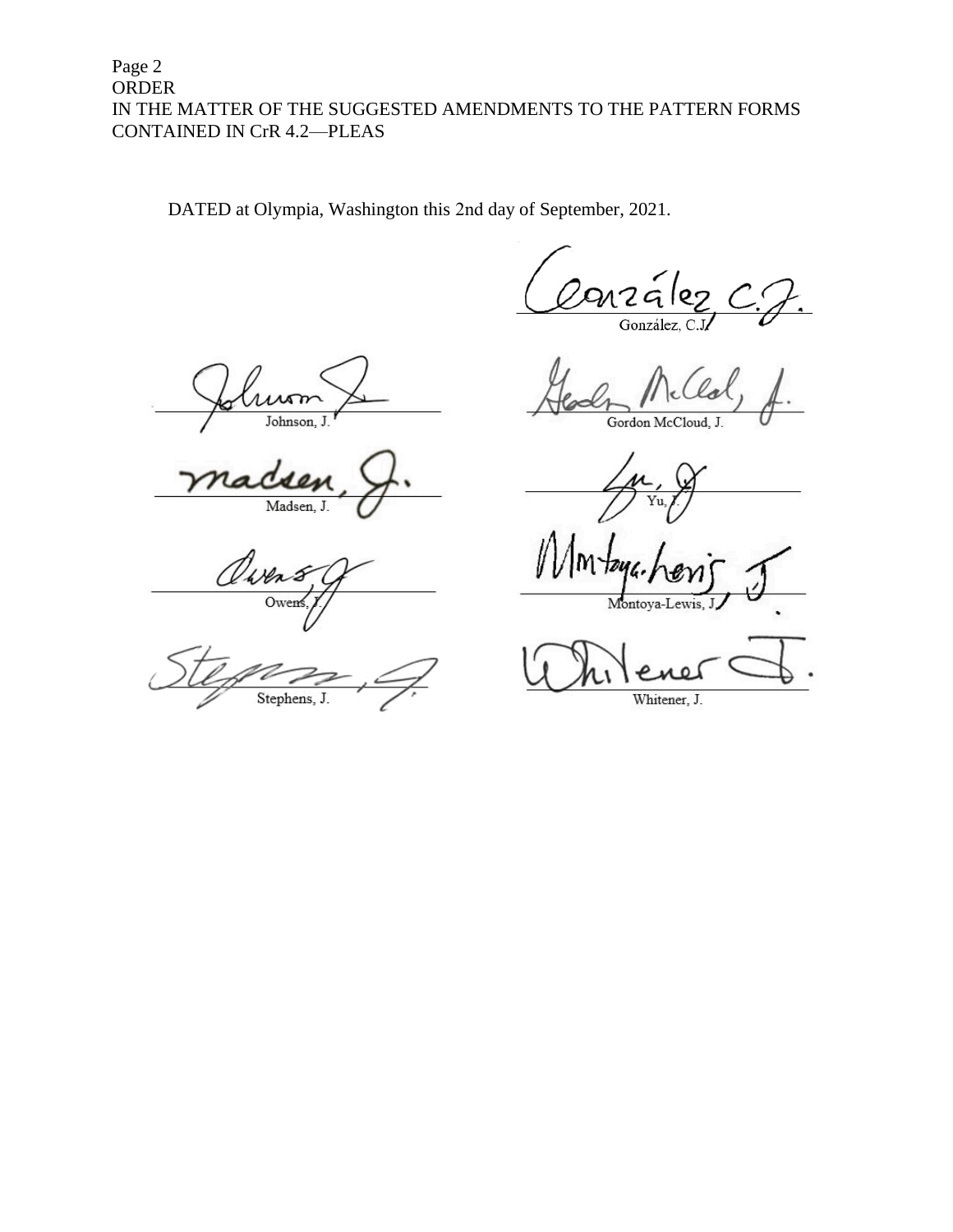#### CrR 4.2—PLEAS

(a)-(f) [Unchanged.]

(g) **Written Statement.** A written statement of the defendant in substantially the form set forth below shall be filed on a plea of guilty:

| for |                                                 | <b>Superior Court of Washington</b>                                                                                                     |                                                                                            |  |  |  |
|-----|-------------------------------------------------|-----------------------------------------------------------------------------------------------------------------------------------------|--------------------------------------------------------------------------------------------|--|--|--|
|     |                                                 |                                                                                                                                         | No.                                                                                        |  |  |  |
|     |                                                 | <b>State of Washington</b>                                                                                                              | <b>Statement of Defendant on Plea of</b>                                                   |  |  |  |
| V.  |                                                 | <b>Plaintiff</b>                                                                                                                        | <b>Guilty to Non-Sex Offense</b><br>(Felony)<br>(STTDFG)                                   |  |  |  |
|     |                                                 | Defendant                                                                                                                               |                                                                                            |  |  |  |
| 1.  |                                                 | My true name is:                                                                                                                        |                                                                                            |  |  |  |
| 2.  |                                                 | My age is: $\_\_\_\_\_\_\_\_\_\_\_\_\_\_\_\.$                                                                                           |                                                                                            |  |  |  |
| 3.  |                                                 |                                                                                                                                         |                                                                                            |  |  |  |
| 4.  | I Have Been Informed and Fully Understand That: |                                                                                                                                         |                                                                                            |  |  |  |
|     | (a)                                             | I have the right to representation by a lawyer and if I cannot afford to pay for a lawyer, one<br>will be provided at no expense to me. |                                                                                            |  |  |  |
|     | (b)                                             |                                                                                                                                         |                                                                                            |  |  |  |
|     |                                                 |                                                                                                                                         | The elements are:                                                                          |  |  |  |
| 5.  |                                                 | <b>Pleading Guilty:</b>                                                                                                                 | I Understand I Have the Following Important Rights, and I Give Them Up by                  |  |  |  |
|     | (a)                                             | The right to a speedy and public trial by an impartial jury in the county where the crime<br>was allegedly committed;                   |                                                                                            |  |  |  |
|     | (b)                                             | The right to remain silent before and during trial, and the right to refuse to testify against<br>myself;                               |                                                                                            |  |  |  |
|     | (c)                                             | The right at trial to hear and question the witnesses who testify against me;                                                           |                                                                                            |  |  |  |
|     | (d)                                             | made to appear at no expense to me;                                                                                                     | The right at trial to testify and to have witnesses testify for me. These witnesses can be |  |  |  |

- (e) The right to be presumed innocent unless the State proves the charge beyond a reasonable doubt or I enter a plea of guilty;
- (f) The right to appeal a finding of guilt after a trial.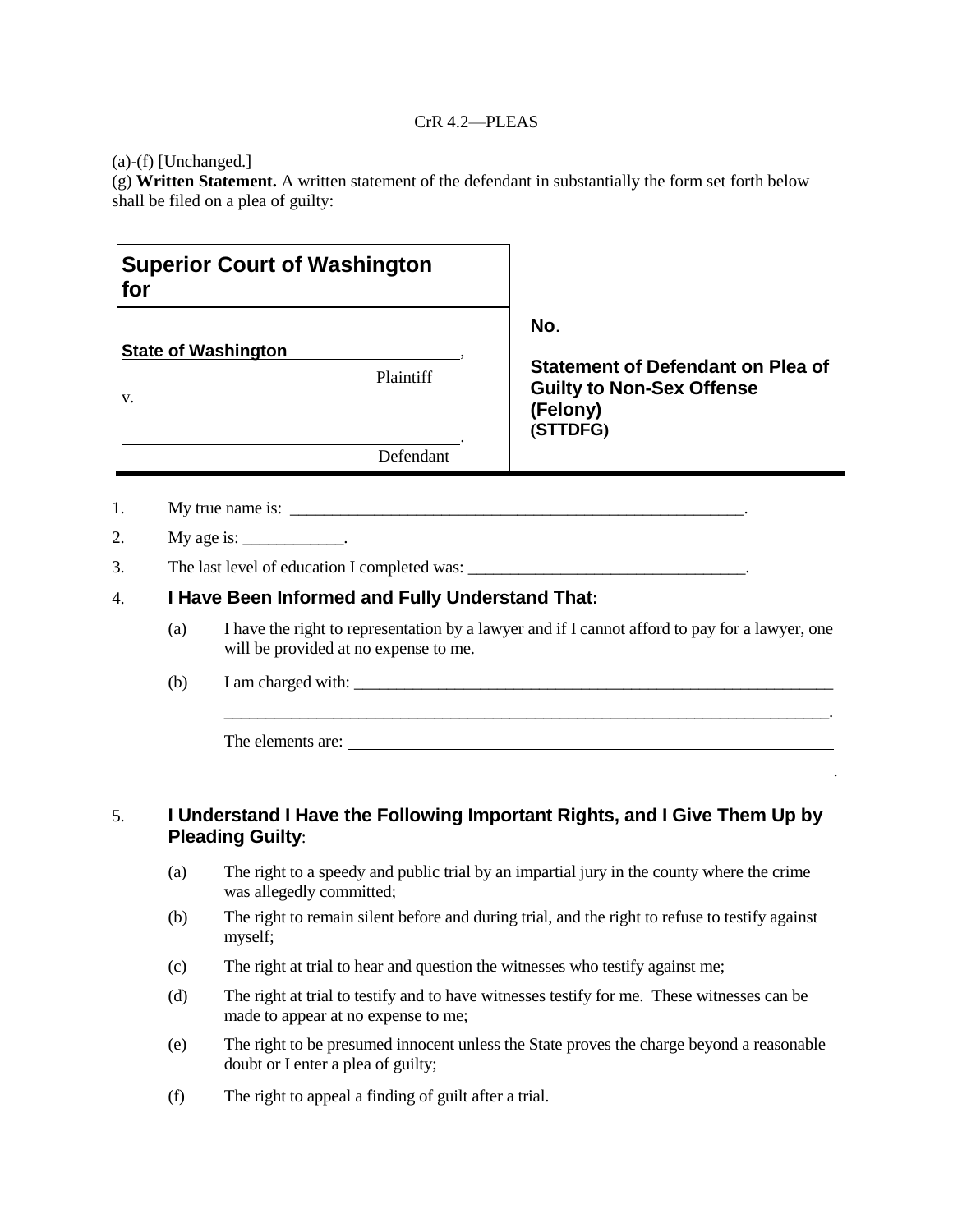## 6. **In Considering the Consequences of My Guilty Plea, I Understand That**:

(a) My right to appeal is limited.

#### (b) Each crime with which I am charged carries a maximum sentence, a fine, and a **Standard Sentence Range, as follows:**

| COUNT NO. | <b>OFFENDER</b><br><b>SCORE</b> | STANDARD RANGE<br><b>ACTUAL CONFINEMENT</b><br>(not including enhancements) | <b>PLUS</b><br>Enhancements* | <b>COMMUNITY</b><br><b>CUSTODY</b> | <b>MAXIMUM TERM AND</b><br><b>FINE</b> |
|-----------|---------------------------------|-----------------------------------------------------------------------------|------------------------------|------------------------------------|----------------------------------------|
|           |                                 |                                                                             |                              |                                    |                                        |
|           |                                 |                                                                             |                              |                                    |                                        |
|           |                                 |                                                                             |                              |                                    |                                        |

\*The sentencing enhancement codes are: (RPh) Robbery of a pharmacy, (CSG) Criminal street gang involving minor, (AE) Endangerment while attempting to elude. The following enhancements will run consecutively to all other parts of my entire sentence, including other enhancements and other counts: (F) Firearm, (D) Other deadly weapon, (V) VUCSA in protected zone, (JP) Juvenile present, (VH) Veh. Hom., see RCW 9.94A.533(7), (P16) Passenger(s) under age 16.

- (c) The standard sentence range is based on the crime charged and my criminal history. Criminal history includes prior convictions and juvenile adjudications or convictions, whether in this state, in federal court, or elsewhere.
- (d) The prosecuting attorney's statement of my criminal history is attached to this agreement. Unless I have attached a different statement, I agree that the prosecuting attorney's statement is correct and complete. If I have attached my own statement, I assert that it is correct and complete. If I am convicted of any additional crimes between now and the time I am sentenced, I am obligated to tell the sentencing judge about those convictions.
- (e) If I committed the above crime(s) while under age 18 and am sentenced to more than 20 years of confinement:
	- *(i)* As long as my conviction is not for aggravated first degree murder or certain sex crimes, and I have not been convicted of any crime committed after I turned 18 or committed a disqualifying serious infraction as defined by DOC in the 12 months before the petition is filed, I may petition the Indeterminate Sentence Review Board (Board) for early release after I have served 20 years.
	- *(ii)* If I am released early because my petition was granted or by other action of the Board, I will be subject to community custody under the supervision of the DOC for a period of time determined by the Board, up to the length of the court-imposed term of incarceration. I will be required to comply with any conditions imposed by the Board.
	- *(iii)*If I violate the conditions of community custody, the Board may return me to confinement for up to the remainder of the court-imposed term of incarceration.
- (f) If I committed aggravated murder in the first degree and I was under the age of 18 at the time of the offense:
	- *(i)* If I was under the age of 16 at the time of the offense, the judge will impose a maximum term of life and impose a minimum term of total confinement of 25 years for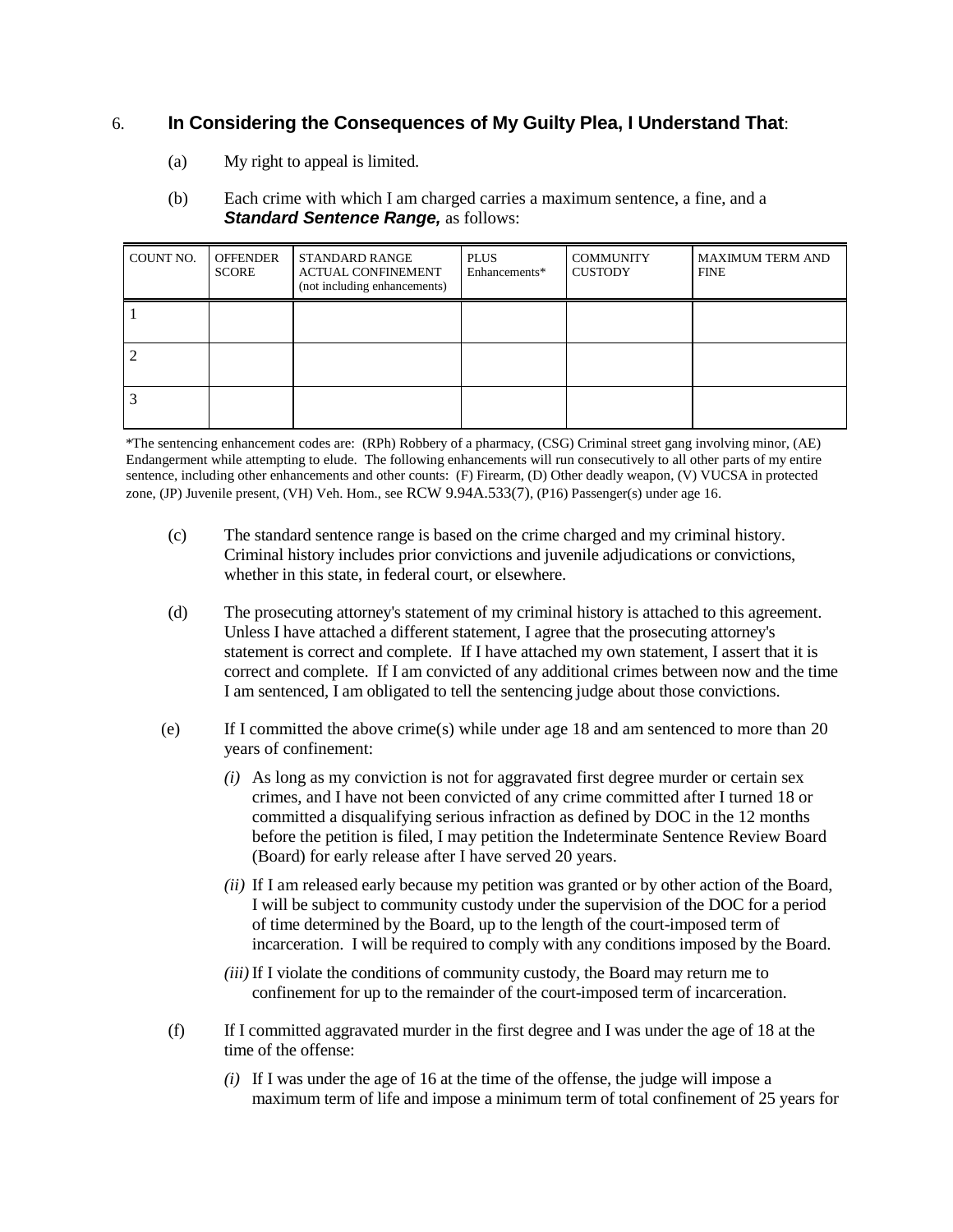that crime.

- *(ii)* If I was at least 16 but less than 18 years old at the time of the offense, the judge will impose a maximum term of life and will impose a minimum term of total confinement that is at least 25 years.
- *(iii)* During the minimum term, I will not be eligible for earned early release time, home detention, partial confinement, work release, or any form of early release.
- *(iv)* After the minimum term, if I am released by the Board, I will be subject to community custody under the supervision of the DOC for a period of time determined by the board, and must comply with conditions imposed.
- *(v)* If I violate the conditions of community custody, the Board may return me to confinement.
- (g) If I am convicted of any new crimes before sentencing, or if any additional criminal history is discovered, both the standard sentence range and the prosecuting attorney's recommendation may increase. Even so, my plea of guilty to this charge is binding on me. I cannot change my mind if additional criminal history is discovered even though the standard sentencing range and the prosecuting attorney's recommendation increase or a mandatory sentence of life imprisonment without the possibility of parole is required by law.
- (h) In addition to sentencing me to confinement, the judge will order me to pay \$500.00 as a victim's compensation fund assessment and any mandatory fines or penalties that apply to my case. If this crime resulted in injury to any person or damage to or loss of property, the judge will order me to make restitution, unless extraordinary circumstances exist which make restitution inappropriate. The amount of restitution may be up to double my gain or double the victim's loss. The judge may also order that I pay a fine, court costs, attorney fees, and the costs of incarceration.
- (i) For crimes committed prior to July 1, 2000: In addition to sentencing me to confinement, the judge may order me to serve up to one year of community custody if the total period of confinement ordered is not more than 12 months. If the total period of confinement is more than 12 months, and if this crime is a drug offense, assault in the second degree, assault of a child in the second degree, or any crime against a person in which a specific finding was made that I or an accomplice was armed with a deadly weapon, the judge will order me to serve at least one year of community custody. If this crime is a vehicular homicide, vehicular assault, or a serious violent offense, the judge will order me to serve at least two years of community custody. The actual period of community custody may be longer than my earned early release period. During the period of community custody, I will be under the supervision of the Department of Corrections, and I will have restrictions and requirements placed upon me.

For crimes committed on or after July 1, 2000: In addition to sentencing me to confinement, under certain circumstances the judge may order me to serve up to one year of community custody if the total period of confinement ordered is not more than 12 months, but only if the crime I have been convicted of falls into one of the offense types listed in the following chart. For the offense of failure to register as a sex offender, regardless of the length of confinement, the judge will sentence me for up to 12 months of community custody. If the total period of confinement ordered is more than 12 months, and if the crime I have been convicted of falls into one of the offense types listed in the following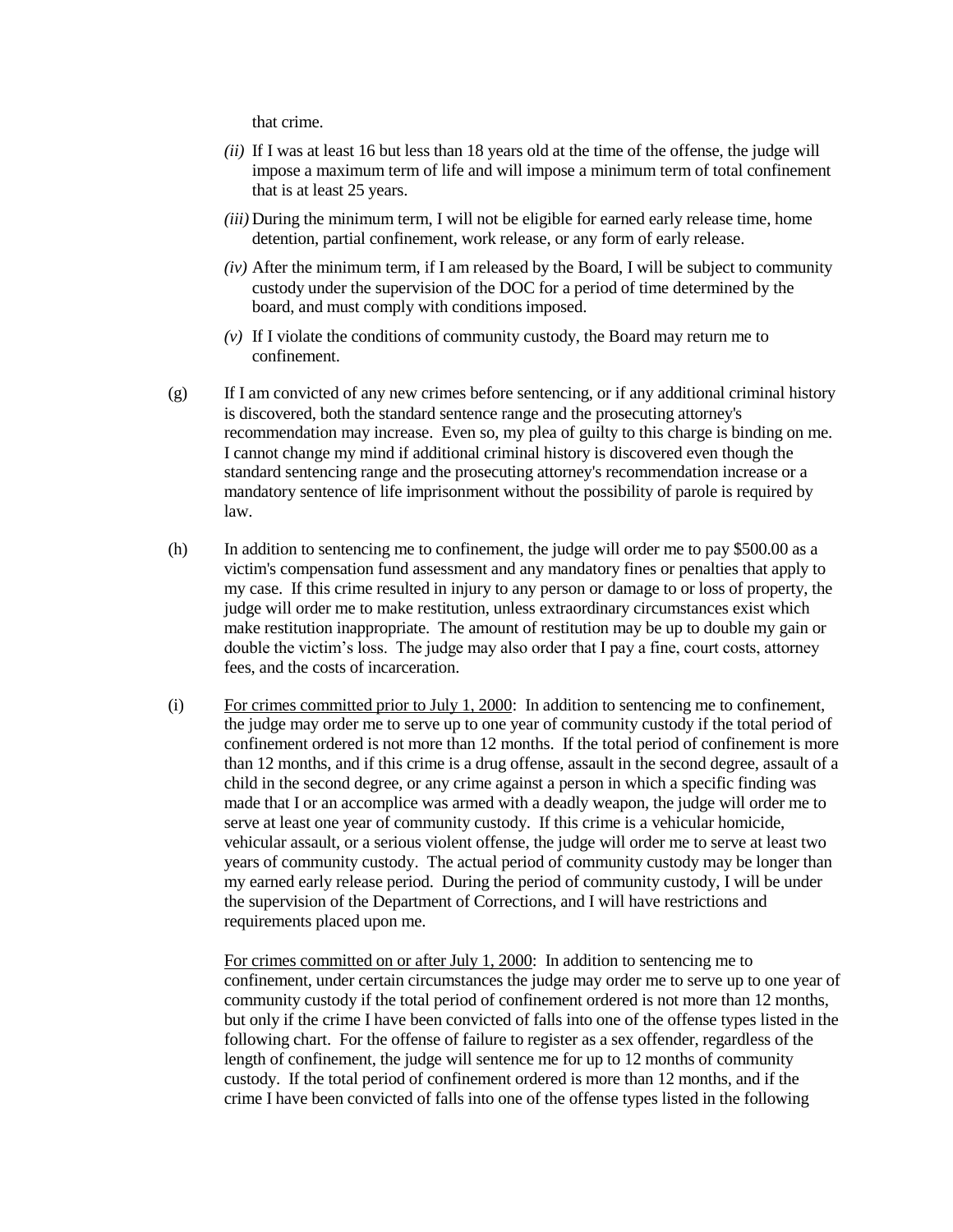chart, the court will sentence me to community custody for the term established for that offense type unless the judge finds substantial and compelling reasons not to do so. If the period of earned release awarded per RCW 9.94A.729 is longer, that will be the term of my community custody. If the crime I have been convicted of falls into more than one category of offense types listed in the following chart, then the community custody term will be based on the offense type that dictates the longest term of community custody.

| <b>OFFENSE TYPE</b>                                                                                                            | <b>COMMUNITY CUSTODY TERM</b> |
|--------------------------------------------------------------------------------------------------------------------------------|-------------------------------|
| Serious Violent Offenses                                                                                                       | 36 months                     |
| Violent Offenses                                                                                                               | 18 months                     |
| Crimes Against Persons as defined by<br>RCW 9.94A.411(2)                                                                       | 12 months                     |
| Offenses under Chapter 69.50 or 69.52 RCW<br>(not sentenced under RCW 9.94A.660)                                               | 12 months                     |
| Offenses involving the unlawful possession of<br>a firearm where the offender is a criminal<br>street gang member or associate | 12 months                     |

Certain sentencing alternatives may also include community custody.

During the period of community custody, I will be under the supervision of the Department of Corrections. For crimes occurring on or after June 28, 2016, the supervision of the Department of Corrections cannot exceed the times specified in this paragraph. I may have restrictions and requirements placed upon me, including additional conditions of community custody that may be imposed by the Department of Corrections. My failure to comply with these conditions will render me ineligible for general assistance, RCW 74.04.005(6)(h), and may result in the Department of Corrections transferring me to a more restrictive confinement status or other sanctions.

If I violate the conditions of my community custody, the Department of Corrections may sanction me up to 60 days' confinement per violation and/or revoke my earned early release, or the Department of Corrections may impose additional conditions or other stipulated penalties. The court also has the authority to impose sanctions for any violation.

(j) The prosecuting attorney will make the following recommendation to the judge:

[ ] The prosecutor will recommend as stated in the plea agreement, which is incorporated by reference.

.

(k) The judge does not have to follow anyone's recommendation as to sentence. If I was over the age of 18 when I committed this crime, the judge must impose a sentence within the standard range unless the judge finds substantial and compelling reasons not to do so. If I was under the age of 18 when I committed this crime, the judge has the discretion to impose an exceptional sentence downward. I understand the following regarding exceptional sentences:

(i) The judge may impose an exceptional sentence below the standard range if the judge finds mitigating circumstances supporting an exceptional sentence.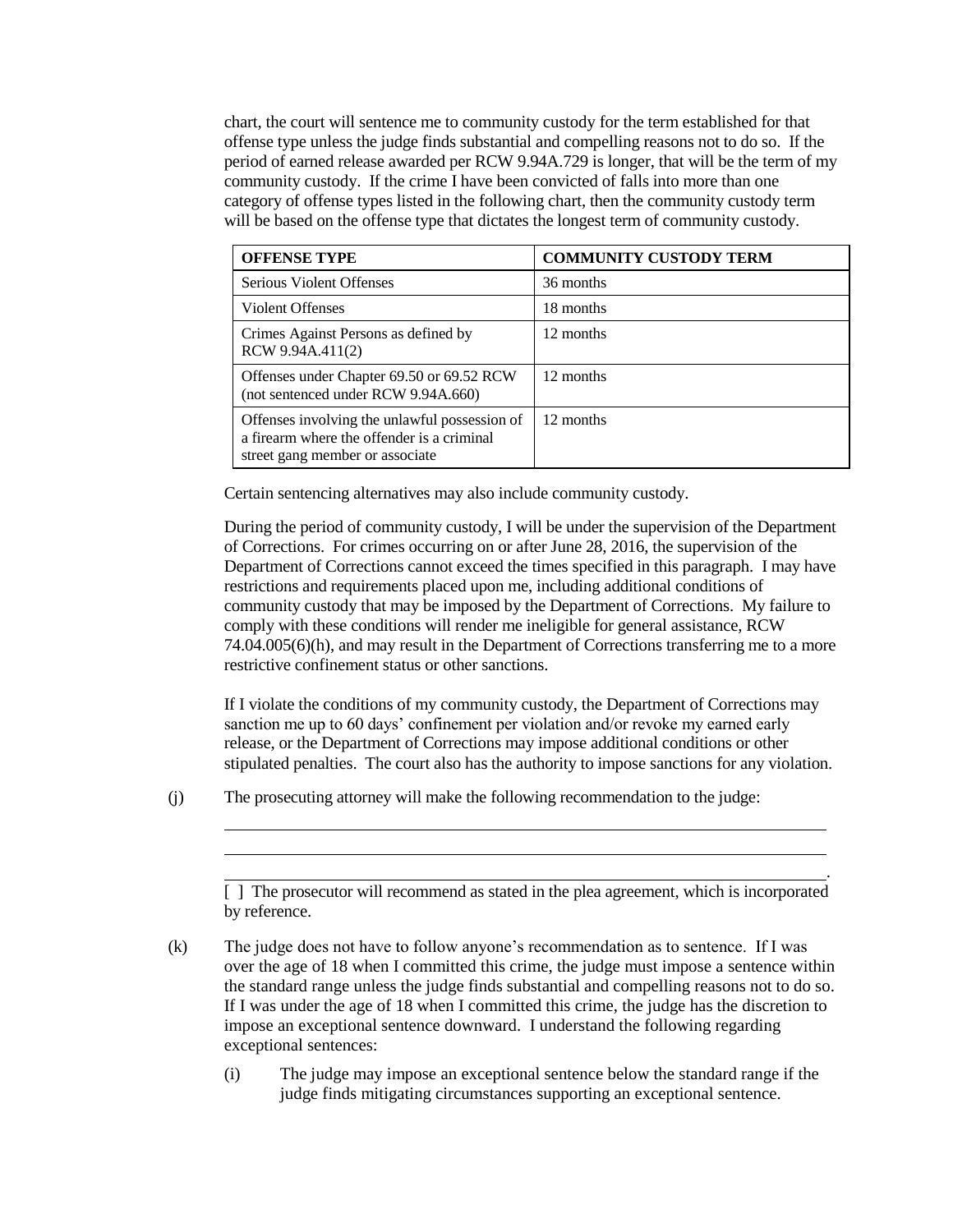- (ii) The judge may impose an exceptional sentence above the standard range if I am being sentenced for more than one crime and I have an offender score of more than nine.
- (iii) The judge may also impose an exceptional sentence above the standard range if the State and I stipulate that justice is best served by imposition of an exceptional sentence and the judge agrees that an exceptional sentence is consistent with and in furtherance of the interests of justice and the purposes of the Sentencing Reform Act.
- (iv) The judge may also impose an exceptional sentence above the standard range if the State has given notice that it will seek an exceptional sentence, the notice states aggravating circumstances upon which the requested sentence will be based, and facts supporting an exceptional sentence are proven beyond a reasonable doubt to a unanimous jury, to a judge if I waive a jury, or by stipulated facts.
- (v) If I committed this crime under the age of 18, the judge must consider mitigating circumstances related to my youth, including, but not limited to immaturity, impetuosity, and failure to appreciate risks and consequences, the nature of my surrounding environment and family circumstances, the extent of my participation in the crime, the way familial and peer pressures may have affected me, how youth impacted any legal defense, and any factors suggesting that I might be successfully rehabilitated. If I am convicted of a sentencing enhancement, the court has full discretion to depart from mandatory sentencing enhancements and to take the particular circumstances surrounding my youth into account.

If the court imposes a standard range sentence, then no one may appeal the sentence. If the court imposes an exceptional sentence after a hearing, either the State or I can appeal the sentence.

- (*l*) If I am not a citizen of the United States, a plea of guilty to an offense punishable as a crime under state law is grounds for deportation, exclusion from admission to the United States, or denial of naturalization pursuant to the laws of the United States.
- (m) I may not possess, own, or have under my control any firearm, and under federal law any firearm or ammunition, unless my right to do so is restored by the court in which I am convicted or the superior court in Washington State where I live, and by a federal court if required. I must immediately surrender any concealed pistol license(s).
- (n) I will be ineligible to vote until that right is restored in a manner provided by law. If I am registered to vote, my voter registration will be cancelled. Wash. Const. art. VI, § 3; RCW 29A.04.079; RCW 29A.08.520.
- (o) Government assistance may be suspended during any period of confinement.
- (p) I will be required to have a biological sample collected for purposes of DNA identification analysis. I will be required to pay a \$100.00 DNA collection fee, unless a DNA collection fee has previously been ordered.

**Notification Relating to Specific Crimes**:*If any of the following paragraphs DO NOT APPLY, counsel and the defendant shall strike them out. The defendant and the judge shall initial all paragraphs that DO APPLY.*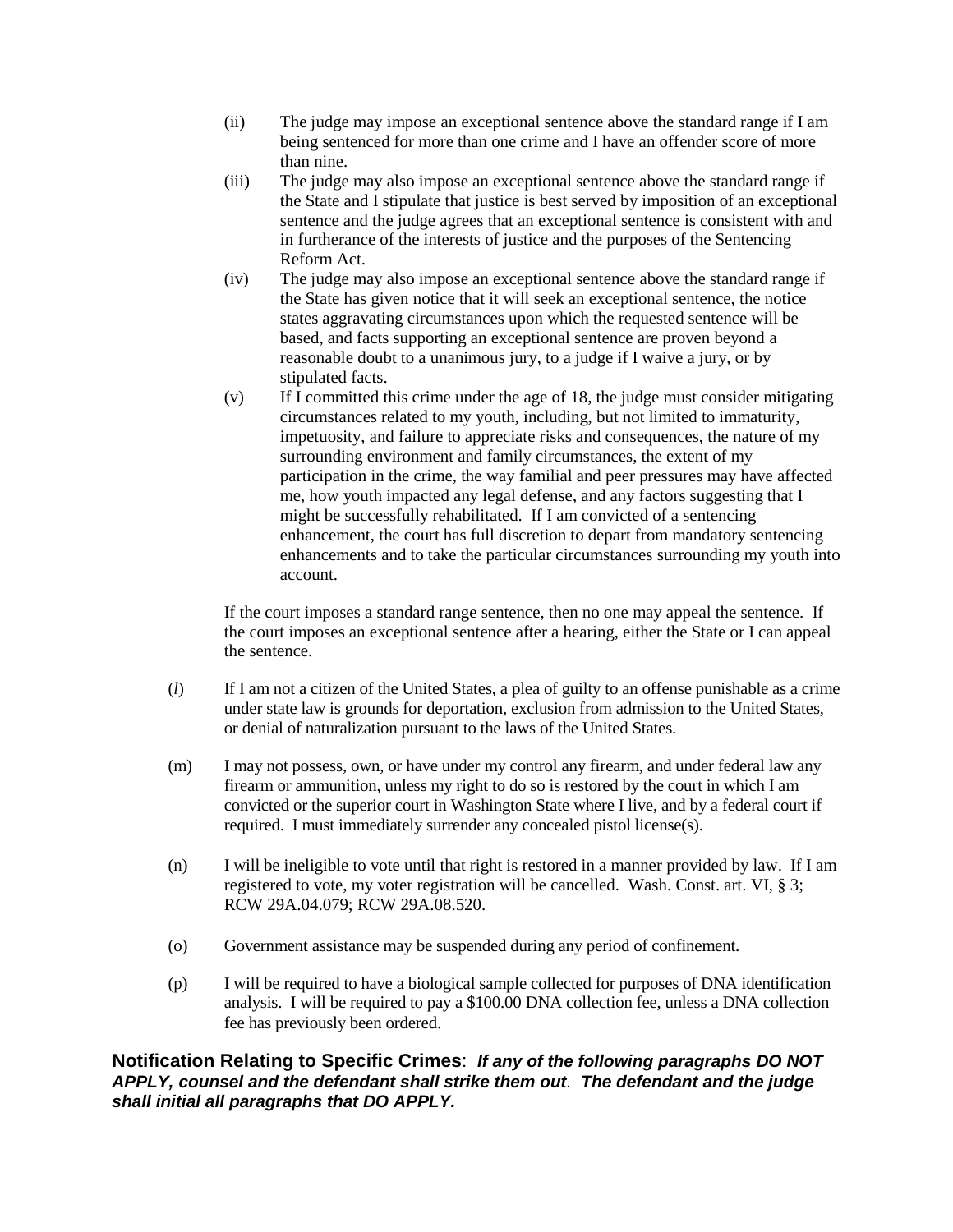- \_\_\_\_\_ (q) This offense is a most serious offense or "strike" as defined by RCW 9.94A.030, and if I have at least two prior convictions for most serious offenses, whether in this state, in federal court, or elsewhere, the crime for which I am charged carries a mandatory sentence of life imprisonment without the possibility of parole.
	- \_\_\_\_\_ (r) The judge may sentence me as a first-time offender instead of giving a sentence within the standard range if I qualify under RCW 9.94A.030. This sentence could include as much as 90 days' confinement and up to one year of community custody plus all of the conditions described in paragraph 6(h). Additionally, the judge could require me to undergo treatment, to devote time to a specific occupation, and to pursue a prescribed course of study or occupational training.
- \_\_\_\_\_ (s) The judge may sentence me under the Parenting Sentencing Alternative, if I qualify under RCW 9.94A.655. If I am eligible, the judge may order DOC to complete a risk assessment report, including a family impact statement, or a chemical dependency screening report, or both. If the judge decides to impose the Parenting Sentencing Alternative, the sentence will consist of 12 months of community custody and I will be required to comply with the conditions imposed by the court and by DOC. At any time during community custody, the court may schedule a hearing to evaluate my progress in treatment or to determine if I have violated the conditions of the sentence. I have the right to assistance of counsel at this hearing and the court will appoint counsel if I am indigent. The court may modify the conditions of community custody or impose sanctions, including extending the length of participation in the alternative program by no more than six months. If the court finds I violated the conditions or requirements of the sentence or I failed to make satisfactory progress in treatment, the court may order me to serve a term of total confinement within the standard range for my offense.
- \_\_\_\_\_(t) If this crime involves kidnapping involving a minor, including unlawful imprisonment involving a minor who is not my child, or if this crime is promoting prostitution in the first or second degree and I have at least one prior conviction for promoting prostitution in the first or second degree, or if this crime is (human) trafficking in the first degree under RCW 9A.40.100(1)(a)(i)(A)(III) or (IV) or (1)(a)(i)(B) (relating to sexually explicit acts or commercial sex acts), I will be required to register where I reside, study, or work. The specific registration requirements are set forth in the "Offender Registration" Attachment.
- $(u)$  If this is a crime of domestic violence, I may be ordered to pay a domestic violence assessment of up to \$115.00. If I, or the victim of the offense, have a minor child, the court may order me to participate in a domestic violence perpetrator program approved under RCW 26.50.150. If I am convicted under RCW 26.50.110 for a violation of a domestic violence protection order issued under chapter 26.50 RCW, the court shall impose a mandatory fine of \$15.00.
- \_\_\_\_\_ (v) The judge may sentence me under the drug offender sentencing alternative (DOSA) if I qualify under RCW 9.94A.660. If I qualify and the judge is considering a residential substance use disorder treatment-based alternative, the judge may order that I be examined by the DOC before deciding to impose a DOSA sentence. If the judge decides to impose a DOSA sentence, it could be either a prison-based alternative or a residential substance use disorder treatment-based alternative.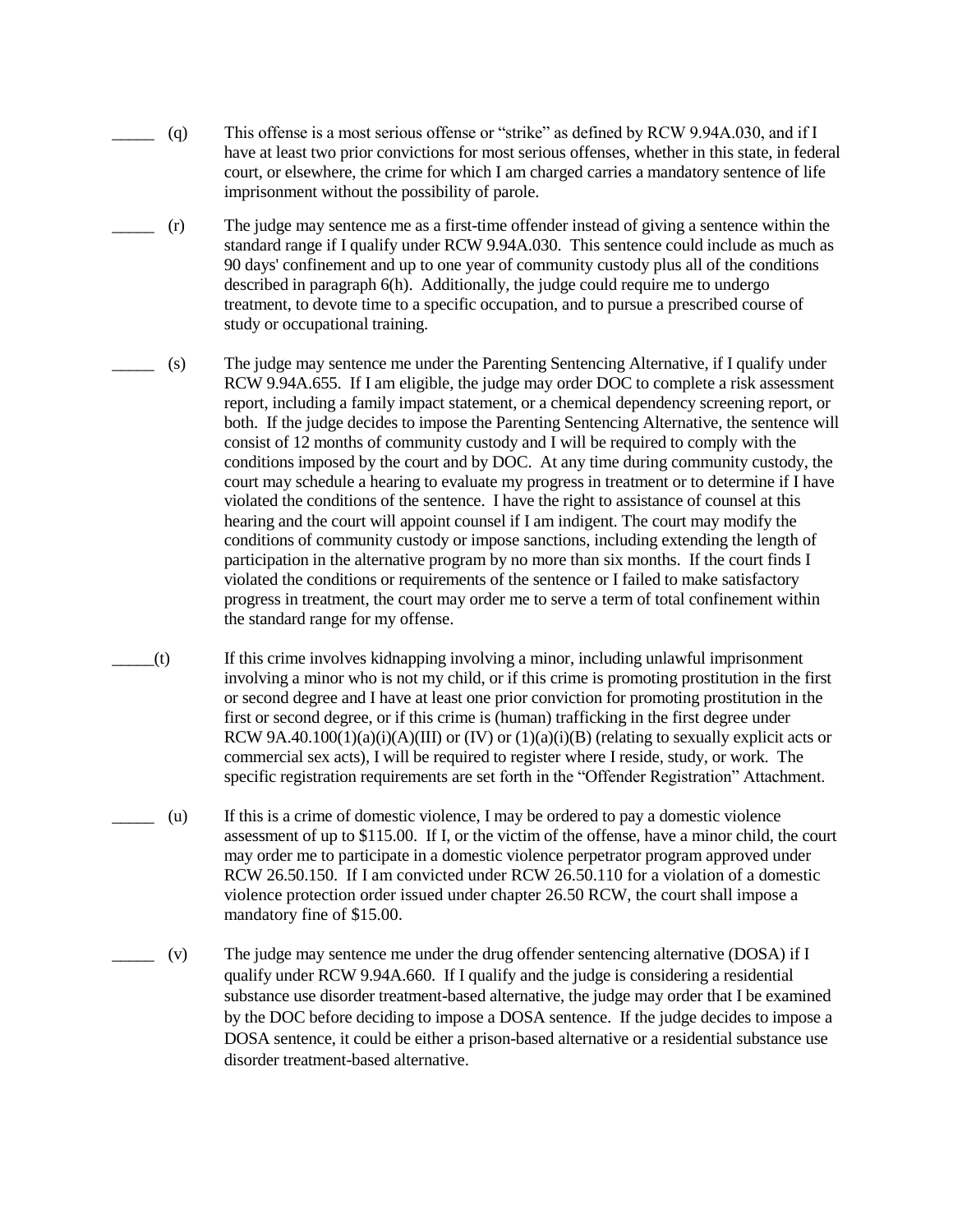If the judge imposes the **prison-based alternative**, the sentence will consist of a period of total confinement in a state facility for one-half of the midpoint of the standard range, or 12 months, whichever is greater. During confinement, I will be required to undergo a comprehensive substance use disorder assessment and to participate in treatment. If this crime involves domestic violence, I also will be required to undergo a comprehensive domestic violence assessment and to participate in a domestic violence treatment program provided by a state-certified treatment provider during the term of community custody. The judge will also impose a term of community custody of one-half of the midpoint of the standard range.

If the judge imposes the **residential substance use disorder treatment-based alternative**, the sentence will consist of a two-year term of community custody and I will have to enter and remain in a certified residential substance use disorder treatment program for *up to six months*, as set by the court. If this crime involves domestic violence, I will be required to undergo a comprehensive domestic violence assessment and to participate in a domestic violence treatment program provided by a state-certified treatment provider. The sentence may also include an indeterminate term of confinement of no more than 30 days in a facility operated under contract by the county in order to facilitate direct transfer to a residential substance use disorder treatment facility.

As part of this sentencing alternative, the court is required to schedule a progress hearing during the period of residential substance use disorder treatment and a treatment termination hearing scheduled three months before the expiration of the term of community custody. At either hearing, based upon reports by my treatment provider and the DOC on my compliance with treatment and monitoring requirements and recommendations regarding termination from treatment, the judge may modify the conditions of my community custody or order me to serve a term of total confinement equal to one-half of the midpoint of the standard sentence range, followed by a term of community custody under RCW 9.94A.701.

During the term of community custody for either sentencing alternative, the judge could prohibit me from using alcohol or controlled substances, require me to submit to urinalysis or other testing to monitor that status, require me to devote time to a specific employment or training, stay out of certain areas, pay \$30.00 per month to offset the cost of monitoring or in cases of domestic violence, for monitoring with global positioning system technology for compliance with a no-contact order and require other conditions, such as affirmative conditions, and the conditions described in paragraph 6(h). The judge, on his or her own initiative, may order me to appear in court at any time during the period of community custody to evaluate my progress in treatment or to determine if I have violated the conditions of the sentence. If the court finds that I have violated the conditions of the sentence or that I have failed to make satisfactory progress in treatment, the court may modify the terms of my community custody or order me to serve a term of total confinement within the standard range.

 $(w)$  The judge may sentence me under the mental health sentencing alternative (MHSA) if I qualify under Laws of 2021, Ch. 242. The sentence will be between 12 and 36 months of community custody and include conditions imposed by the court and by DOC. At any time during community custody, the court may schedule a hearing to evaluate my progress in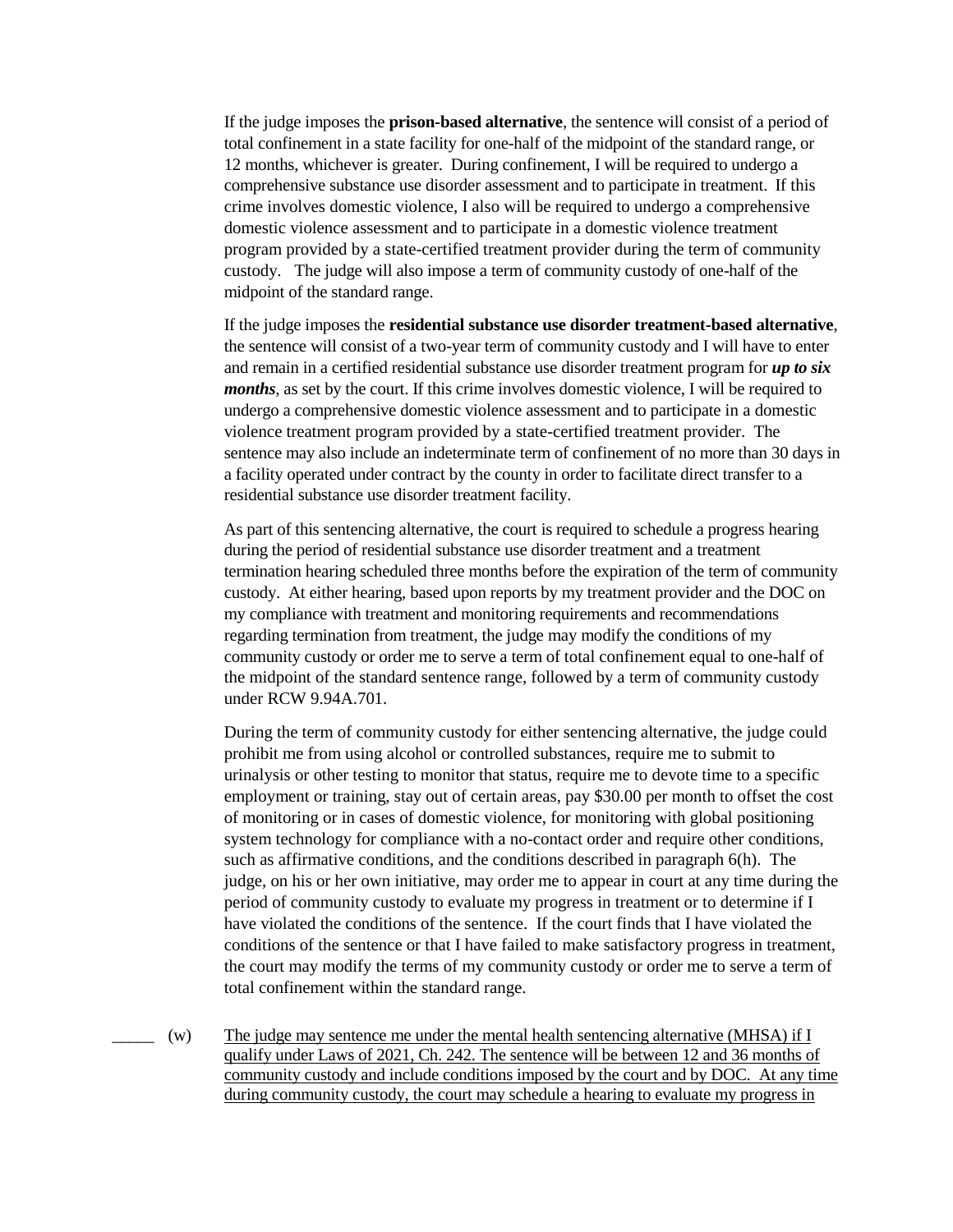treatment or to determine if I have violated the conditions of the sentence. At the review or termination hearing the court may impose different or additional conditions upon me, require me to serve a term of total or partial confinement, or revoke the sentencing alternative and impose a term of total or partial confinement.

- \_\_\_\_\_ (x) If I am subject to community custody and the judge finds that I have a chemical dependency that has contributed to the offense, the judge may order me to participate in rehabilitative programs or otherwise to perform affirmative conduct reasonably related to the circumstances of the crime for which I am pleading guilty. Rehabilitative programs may include an order to obtain an evaluation for alcohol or controlled substance chemical dependency treatment. The court may also prohibit me from possessing or consuming alcohol or controlled substances without a valid prescription.
- $(x_y)$  If this crime involves the manufacture, delivery, or possession with the intent to deliver methamphetamine, including its salts, isomers, and salts of isomers, or amphetamine, including its salts, isomers, and salts of isomers, and if a fine is imposed, \$3,000 of the fine may not be suspended. RCW 69.50.401(2)(b).
- $(y_2)$  If this crime involves a violation of the state drug laws, my eligibility for state and federal education benefits may be affected. 20 U.S.C. § 1091(r).
- \_\_\_\_\_ (zaa) I understand that RCW 46.20.285(4) requires that my driver's license be revoked if the judge finds I used a motor vehicle in the commission of this felony.
- $(aabb)$  I understand that RCW 46.20.265 requires that my driver's license be revoked if (a) the current offense is a violation under chapters 69.41 [legend drug], 69.50 [violation of the Uniform Controlled Substances Act], or 69.52 [imitation drugs] RCW, and I was under the age of 21 at the time of the offense, or (b) the current offense is a violation under RCW 9.41.040 (unlawful possession of firearm) and I was under the age of 18 at the time of the offense, or (c) the current offense is a violation under chapter 66.44 RCW [alcohol] and I was under the age of 18 at the time of the offense, and if (a), (b), or (c) applies, the court finds that I previously committed an offense while armed with a firearm, an unlawful possession of a firearm offense, or an offense in violation of chapter 66.44, 69.41, 69.50, or 69.52 RCW.
	- \_\_\_\_\_ (bbcc) If this crime involves the offense of vehicular homicide while under the influence of intoxicating liquor, or any drug, as defined by RCW 46.61.520, an impaired driving enhancement of an additional two years shall be added to the standard sentence range for vehicular homicide for each prior offense as defined in RCW 46.61.5055(14). All impaired driving enhancements are mandatory, shall be served in total confinement, and shall run consecutively to all other sentencing provisions, including other impaired driving enhancements, for all offenses sentenced under chapter 9.94A RCW.
- \_\_\_\_\_ (ccdd) If I am pleading guilty to felony driving under the influence of intoxicating liquor, or any drugs, or felony actual physical control of a motor vehicle while under the influence of intoxicating liquor, or any drug, in addition to the provisions of chapter 9.94A RCW, I will be required to undergo alcohol or chemical dependency treatment services during incarceration. I will be required to pay the costs of treatment unless the court finds that I am indigent. My driving privileges will be suspended, revoked, or denied. Following the period of suspension, revocation or denial, I must comply with the Department of Licensing ignition interlock device requirements. In addition to any other costs of the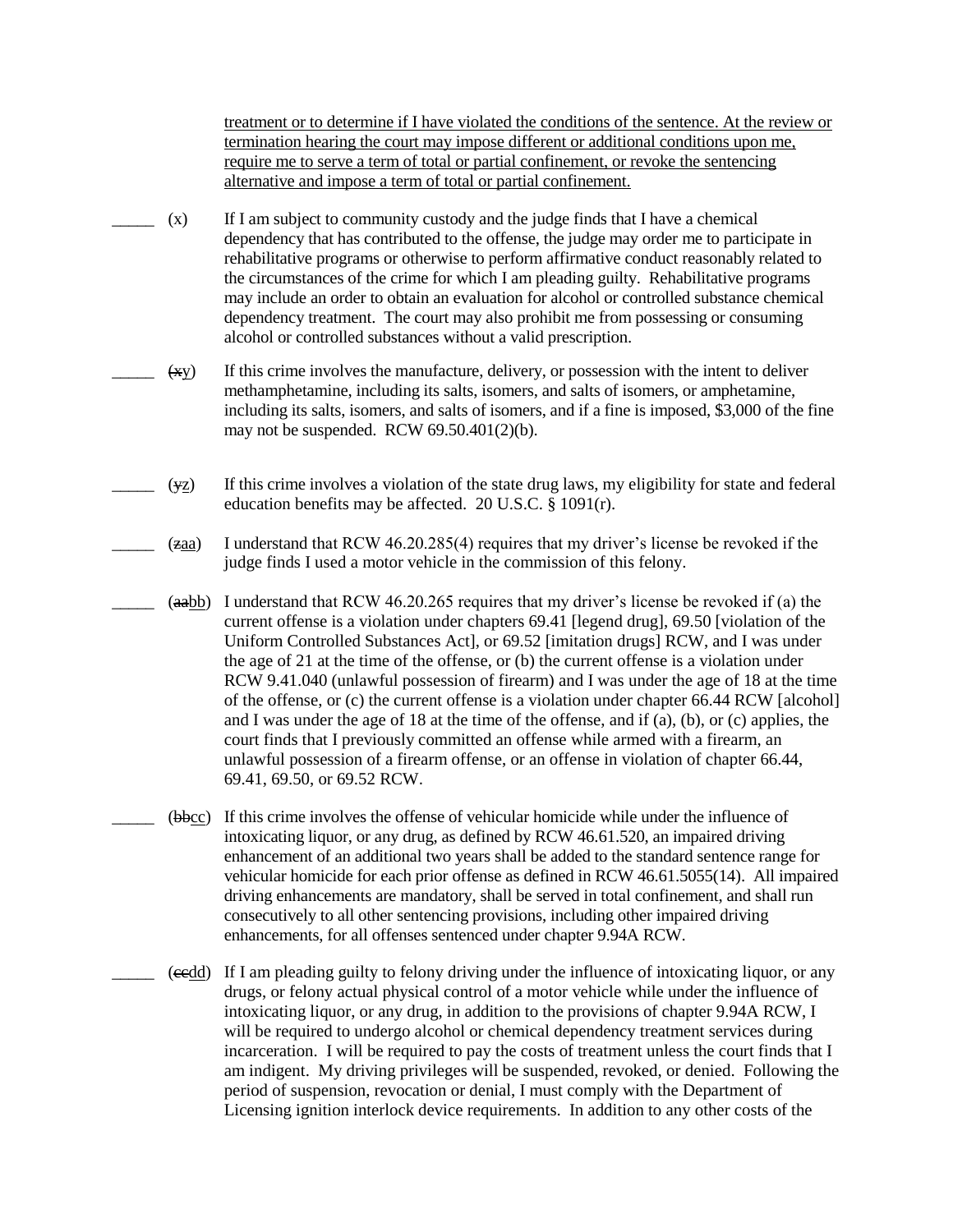ignition interlock device, I will be required to pay an additional fee of \$20 per month.

- \_\_\_\_\_ (ddee) For the crimes of vehicular homicide committed while under the influence of intoxicating liquor, or any drug as defined by RCW 46.61.520 or for vehicular assault committed while under the influence of intoxicating liquor, or any drug as defined by RCW 46.61.522, or for any felony driving under the influence (RCW 46.61.502(6)), or felony physical control under the influence (RCW 46.61.504(6)), the court shall add 12 months to the standard sentence range for each child passenger under the age of 16 who is an occupant in the defendant's vehicle. These enhancements shall be mandatory, shall be served in total confinement, and shall run consecutively to all other sentencing provisions, including other minor child enhancements, for all offenses sentenced under chapter 9.94A RCW.
- \_\_\_\_\_ (eeff) I am pleading guilty to the crime of driving without a required ignition interlock device (RCW 46.20.740), or the crime of circumventing or tampering with a required ignition interlock device (RCW 46.20.750(1)), and the offense occurred on or after September 26, 2015. The sentence for that offense must be served consecutively with any other sentence imposed for violations of either of those statutes and with any sentence imposed under RCW 46.61.502 (DUI), RCW 46.61.504 (physical control under the influence), or RCW 46.61.5055. The sentence for violation of RCW 46.20.750(1) also must be served consecutively with any sentence imposed under RCW  $46.61.520(1)(a)$  or  $46.61.522(1)(b)$ (vehicular homicide/assault while under the influence of alcohol/drugs).
- \_\_\_\_\_ (ffgg) For the crimes of felony driving under the influence of intoxicating liquor, or any drug, for vehicular homicide while under the influence of intoxicating liquor, or any drug, or vehicular assault while under the influence of intoxicating liquor, or any drug, the court may order me to reimburse reasonable emergency response costs up to \$2,500 per incident.
- \_\_\_\_\_ (ggff) The crime of \_\_\_\_\_\_\_\_\_\_\_\_\_\_\_\_\_\_\_\_\_\_\_\_\_\_\_\_\_\_\_\_\_\_\_\_\_\_\_\_\_\_\_\_\_\_\_ has a mandatory minimum sentence of at least vears of total confinement. This law does not apply to crimes committed on or after July 24, 2005, by a juvenile who was tried as an adult after decline of juvenile court jurisdiction. The law does not allow any reduction of this sentence. This mandatory minimum sentence is not the same as the mandatory sentence of life imprisonment without the possibility of parole described in paragraph 6(q).
- \_\_\_\_\_ (hhii) I am being sentenced for two or more serious violent offenses arising from separate and distinct criminal conduct and the sentences imposed on counts \_\_\_\_\_ and \_\_\_\_\_ will run consecutively unless the judge finds substantial and compelling reasons to do otherwise.
- $(iii)$  The offense(s) I am pleading guilty to include(s) a Violation of the Uniform Controlled Substances Act in a protected zone enhancement or manufacture of methamphetamine when a juvenile was present in or upon the premises of manufacture enhancement. I understand these enhancements are mandatory and that they must run consecutively to all other sentencing provisions.
- $(iikk)$  The offense(s) I am pleading guilty to include(s) a deadly weapon, firearm, or sexual motivation enhancement. Deadly weapon, firearm, or sexual motivation enhancements are mandatory, they must be served in total confinement, and they must run consecutively to any other sentence and to any other deadly weapon, firearm, or sexual motivation enhancements.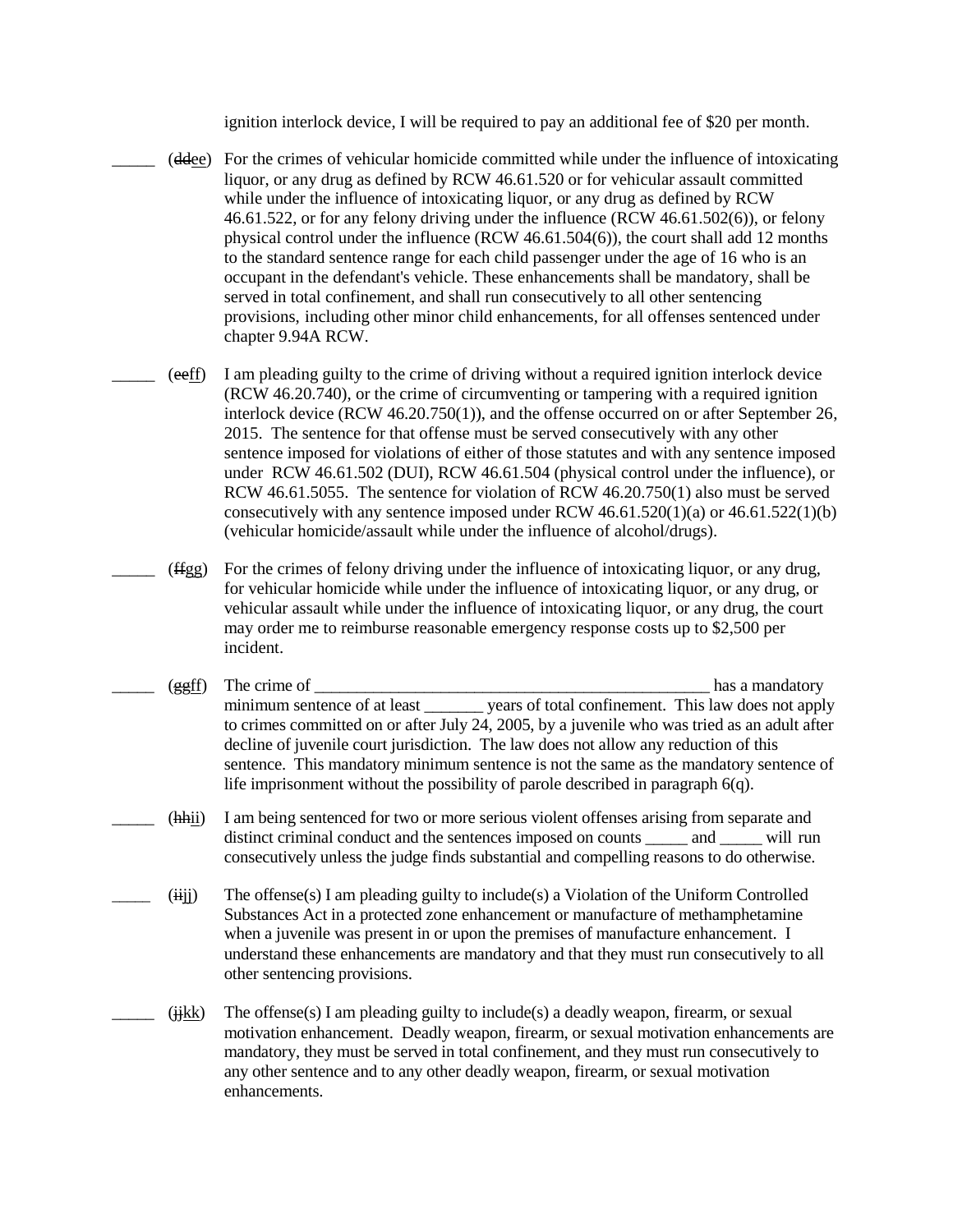- \_\_\_\_\_ (kkll) If I am pleading guilty to (1) unlawful possession of a firearm(s) in the first or second degree and (2) felony theft of a firearm or possession of a stolen firearm, I am required to serve the sentences for these crimes consecutively to one another. If I am pleading guilty to unlawful possession of more than one firearm, I must serve each of the sentences for unlawful possession consecutively to each other.
- \_\_\_\_\_ (*ll*mm) If I am pleading guilty to a felony firearm offense as defined in RCW 9.41.010, I may be required to register as a felony firearm offender under RCW 9.41.330. I will be required to register as a felony firearm offender if I committed the felony firearm offense in conjunction with an offense committed against a person under age 18, or a serious violent offense or offense involving sexual motivation as defined in RCW 9.94A.030. The specific registration requirements are in the "Felony Firearm Offender Registration" Attachment.
	- $(\frac{m}{m}$  If I am pleading guilty to the crime of unlawful practices in obtaining assistance as defined in RCW 74.08.331, no assistance payment shall be made for at least six months if this is my first conviction and for at least 12 months if this is my second or subsequent conviction. This suspension of benefits will apply even if I am not incarcerated. RCW 74.08.290.
- $(m_{\rm H}$  The judge may authorize work ethic camp. To qualify for work ethic authorization, my term of total confinement must be more than 12 months and less than 36 months, I cannot currently be either pending prosecution or serving a sentence for violation of the Uniform Controlled Substances Act, and I cannot have a current or prior conviction for a sex or violent offense.
- \_\_\_\_\_ (oopp) The judge may sentence me under the theft or taking of a motor vehicle sentencing option, RCW 9.94A.711, if I am pleading guilty to one of the following crimes committed on or after July 28, 2019, and the midpoint of the standard sentence range is greater than one year: Theft of a motor vehicle (RCW 9A.56.065) or an attempt; Possession of a stolen vehicle (RCW 9A.56.068) or an attempt; Taking a motor vehicle without permission in the first degree (RCW 9A.56.070); or Taking a motor vehicle without permission in the second degree (RCW 9A.56.075). My sentence would include 6 to 12 months of community custody and the sentence of confinement could not exceed the midpoint of the standard range reduced by one-third of the community custody term.
- \_\_\_\_\_ (ppqq) If I am pleading guilty to Animal Cruelty in the First Degree I will be permanently prohibited from owning, caring far, or residing with any animal. RCW 16.52.200.

| I plead guilty to:                                                                                                                                                                                                             |                                                          |  |  |
|--------------------------------------------------------------------------------------------------------------------------------------------------------------------------------------------------------------------------------|----------------------------------------------------------|--|--|
|                                                                                                                                                                                                                                |                                                          |  |  |
|                                                                                                                                                                                                                                |                                                          |  |  |
|                                                                                                                                                                                                                                |                                                          |  |  |
|                                                                                                                                                                                                                                |                                                          |  |  |
| in the same state of the state of the state of the state of the state of the state of the state of the state of the state of the state of the state of the state of the state of the state of the state of the state of the st | Information. I have received a copy of that Information. |  |  |

8. I make this plea freely and voluntarily.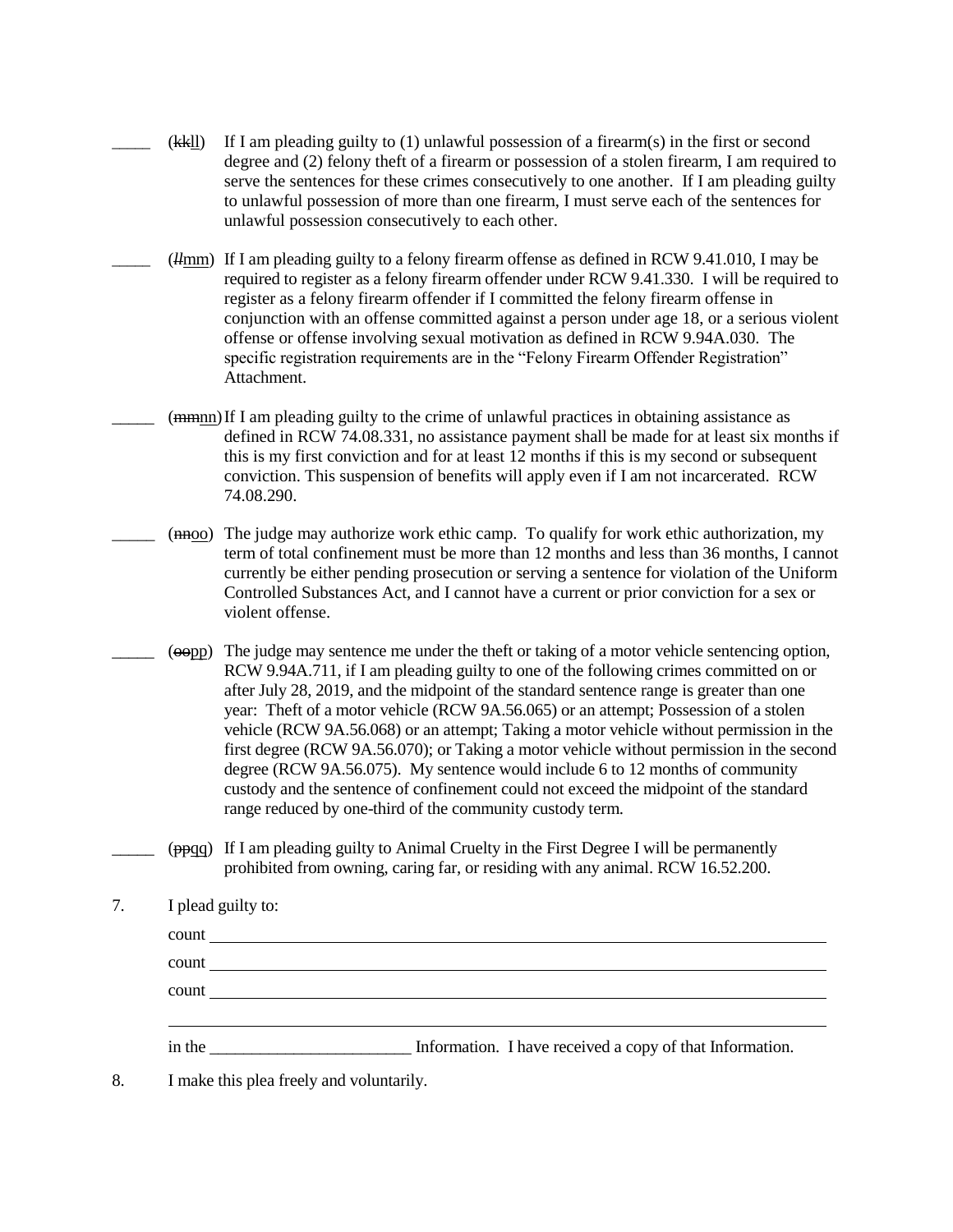- 9. No one has threatened harm of any kind to me or to any other person to cause me to make this plea.
- 10. No person has made promises of any kind to cause me to enter this plea, except as set forth in this statement.
- 11. The judge has asked me to state what I did in my own words that makes me guilty of this crime, including enhancements and domestic violence relationships, if they apply. This is my statement:

[] Instead of making a statement, I agree that the court may review the police reports and/or a statement of probable cause supplied by the prosecution to establish a factual basis for the plea.

12. My lawyer has explained to me, and we have fully discussed, all of the above paragraphs and the "Offender Registration" Attachment, and the "Felony Firearm Registration" Attachment, if applicable. I understand them all. I have been given a copy of this "Statement of Defendant on Plea of Guilty." I have no further questions to ask the judge.

#### Defendant

I have read and discussed this statement with the defendant. I believe that the defendant is competent and fully understands the statement.

.

| <b>Prosecuting Attorney</b>                                                                                  |          | Defendant's Lawyer |          |  |
|--------------------------------------------------------------------------------------------------------------|----------|--------------------|----------|--|
| Print Name                                                                                                   | WSBA No. | <b>Print Name</b>  | WSBA No. |  |
| The defendant signed the foregoing statement in open court in the presence of the defendant's lawyer and the |          |                    |          |  |

undersigned judge. The defendant asserted that [check appropriate box]:

- [ ] (a) The defendant had previously read the entire statement above and that the defendant understood it in full;
- [ ] (b) The defendant's lawyer had previously read to him or her the entire statement above and that the defendant understood it in full; or
- [ ] (c) An interpreter had previously read to the defendant the entire statement above and that the defendant understood it in full. The Interpreter's Declaration is included below.

**Interpreter's Declaration:** I am a certified or registered interpreter, or have been found otherwise qualified